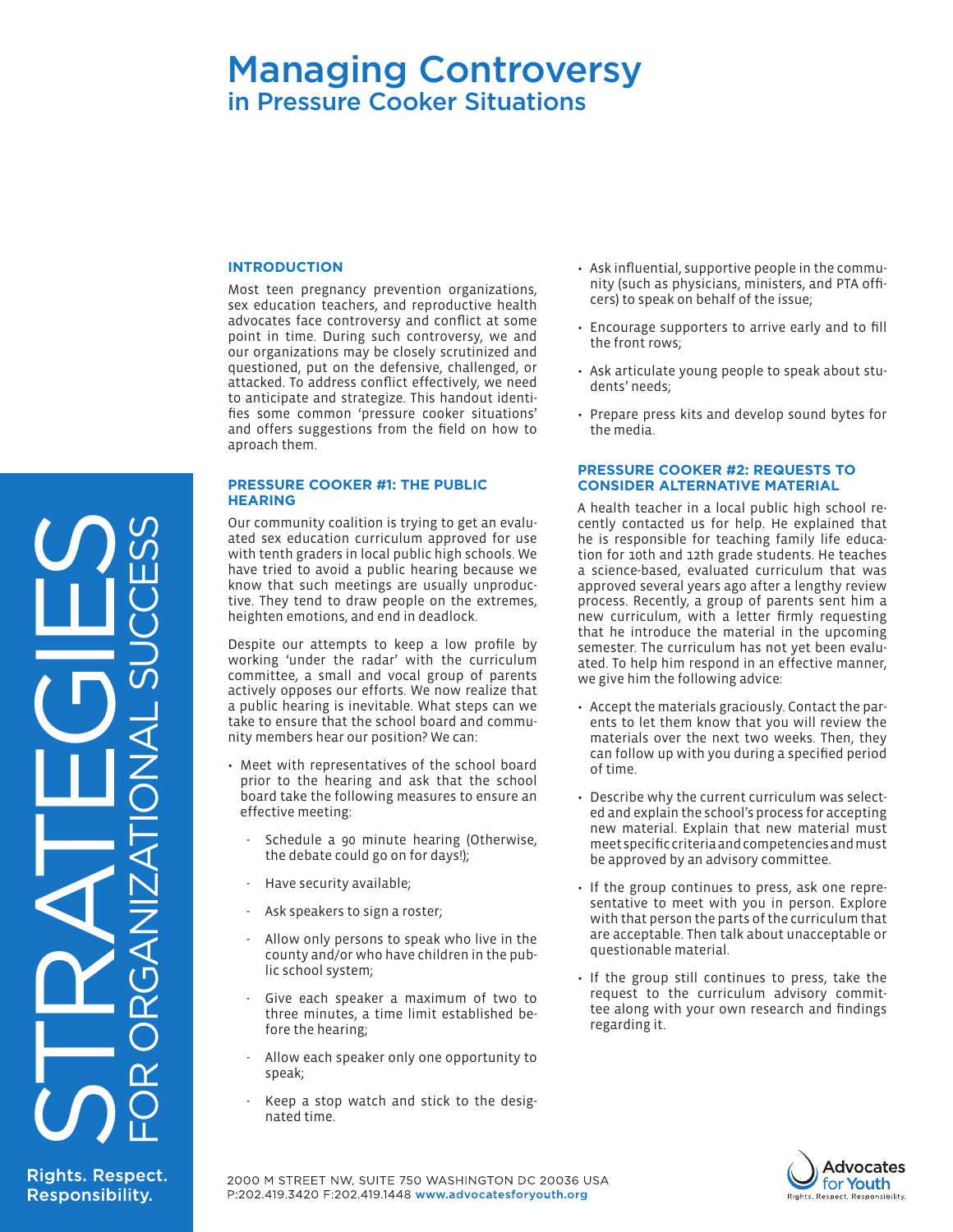# Build support among your allies on the board. Don't go out on a limb by yourself.

### **PRESSURE COOKER #3: THE DIFFICULT BOARD MEMBER**

Most members of the board of our teen pregnancy prevention organizations clearly support the organization's governance, philosophy, mission, fund-raising efforts, and strategic direction. However, one member consistently challenges decisions and frequently undermines the work of individuals and committees. As the new president of the board, I learned from other board members that this member threatened in the past to 'go public' with his concerns. I realize that I have inherited a 'pressure cooker' situation that I must address. What can I do?

- • Establish rules for the board and its committee. Rules should spell out:
	- Who can speak on behalf of the group;
	- How members should offer input and participate in dialogue;
	- The use of the democratic process and majority vote;
	- The use of anonymous voting procedures when the group is deadlocked.
- Establish operating policies for rotation and replacement of members.
- • Screen new candidates for the board to ensure they will: be representative of the community; participate in constructive dialogue; and respect the democratic process.
- On controversial issues, talk with members individually to make sure you have the votes you need before you call the question. Build support among your allies on the board. Be sure that you don't go out on a limb by yourself

#### **PRESSURE COOKER #4: THE MEDIA**

Our community coalition is making a concerted effort to build public support for science-based prevention efforts in the community. We have seen professional colleagues sometimes misrepresented and misquoted in local television interviews and newspaper articles. Rather than simply reacting to community controversy when it arises, we know that we are more likely to be successful if we are proactive. We decide to develop a public relations plan and approach the media strategically. Where do we start? We:

- Anticipate when reporters will call by monitoring their interests, beats, and concerns.
- Train spokespersons and decide who will best handle the media in a given situation.
- Avoid putting teachers in the position of having to speak on behalf of a curriculum.
- Prepare to address various controversial topics. We develop a set of note cards with sound bytes. We practice our response.
- Ask supporters to be visible and vocal at public hearings.
- Develop good working relationships with local media representatives. We talk with them often, not only for interviews but to offer background and assistance with research.
- • Respect reporters' deadlines and are careful to give them accurate quotes and verifiable facts.
- Use various strategies to educate the media about our key issues. We provide press packets, hold press events, and request individual interviews, as appropriate.
- We talk to reporters when we have not been asked to respond to misrepresentations by the opposition. At the same time, we honor reporters' responsibility to cover both sides of the issue.

#### **PRESSURE COOKER #5: THE POWERFUL POLICY MAKER**

Our community teen pregnancy prevention coalition focuses primarily on consumer education, professional training, and program development rather than on advocacy and policy work. Yet, we know that elected officials play a powerful role in supporting or opposing state and local teen pregnancy prevention efforts. We have seen politicians change laws regarding young people's access to health services. We have seen them enact new laws that undermine minors' rights. We have watched our school board vote for a so-called 'family life education' curriculum that provides inaccurate information and uses fear to discourage sexual risk behaviors. We have watched our governor slash prevention funding and/or veto a bill that would fund integrated programs.

Now, we realize that we will be more effective if we combine our current efforts with advocacy. We are ready to be vocal advocates for young people. How can we work within the political process to make a difference? We can:

• Determine what types of policies will help reduce teen pregnancy in our state and community. For example, what types of laws, policies, and regulations are needed to ensure that teens have complete and accurate information about their sexual health? Have access to confidential and affordable reproductive health services? Have the opportunity to participate in youth development opportunities from tutoring, to after-school programs, to job training?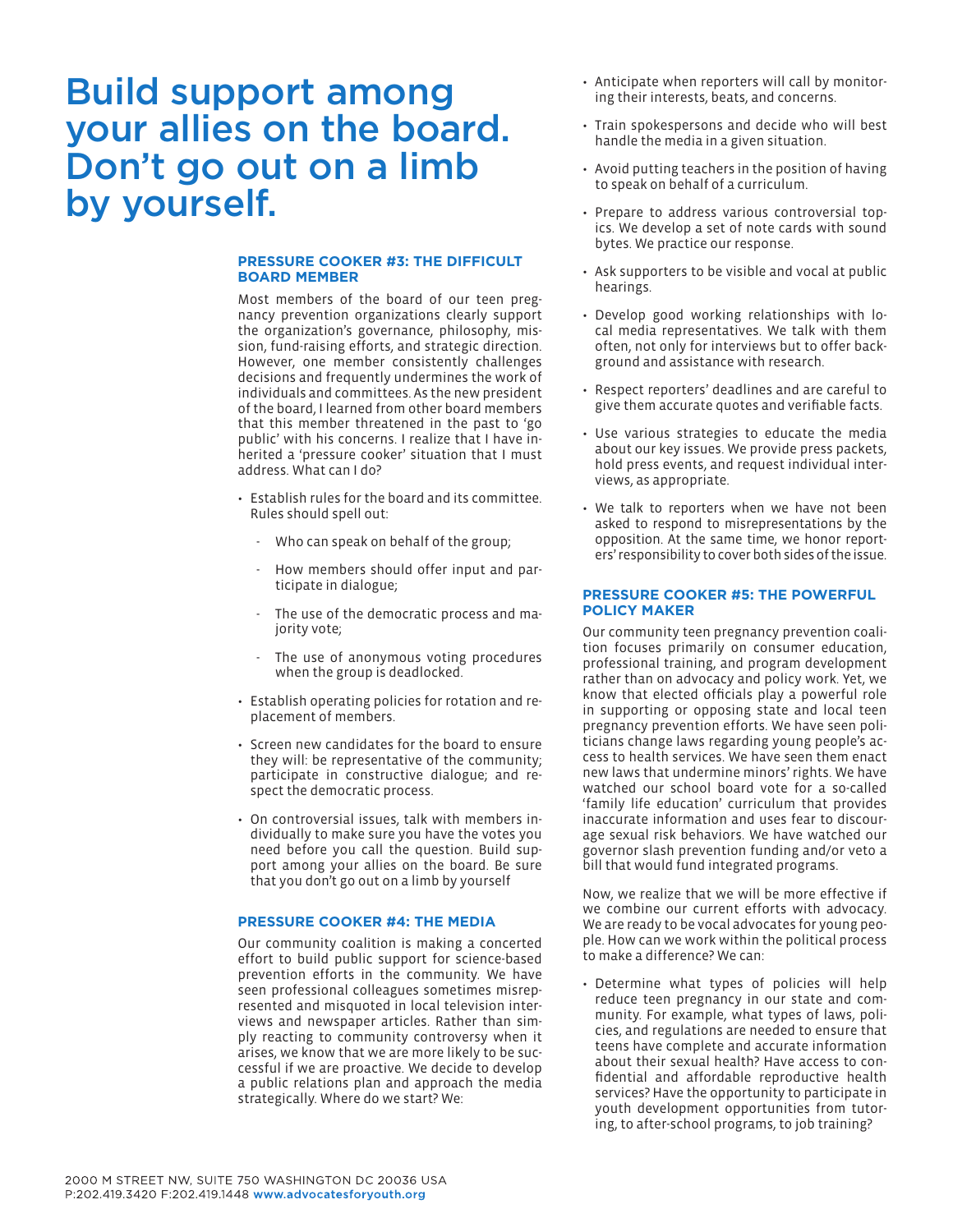- Determine which decision-making bodies or elected officials are responsible for these policies.
- Mount a carefully constructed campaign to educate policy makers, media and the public about the importance of comprehensive sex education and unrestricted access to health care. Educating elected officials *before* there is controversy is the best way to ensure their support when controversy arises.
- Identify knowledgeable people who are committed to science-based programs, including comprehensive sex education. Encourage them to run for the school board, county or city commission, and state legislature.
- • Recruit people to our coalition who have access to these elected officials.
- Get involved as private citizens in campaigns by making contributions; working actively in the campaigns; and speaking out on the priority issues.

#### **PRESSURE COOKER #6: GROUPS OPPOSED TO SCIENCE BASED APPROACHES AND PROGRAMS AND TO COMPREHENSIVE SEX EDUCATION**

In recent years, a small, yet vocal group of advocates has grown to be a significant force in our community. This group opposes comprehensive sex education in schools. It also opposes confidential reproductive health services for teens. The group is often visible in the media and often misrepresents our positions and goals. We must address the group and the controversy head on. Where do we start? We can:

- Learn about the opposition.
	- Get on the group's mailing list so we can monitor its activities and claims.
	- Attend the group's meetings so we will know who participates and what issues they represent.
	- Develop a working relationship with at least one leader from the group.
- • Do our homework.
	- Offer accurate information and valid points when rebutting opposition arguments, whether in print or at public meetings.
	- Present credible research and data on youth's risk behaviors; community polls and surveys; and program evaluations.
- Have a strategy plan to help us deal with potential controversy.
	- Develop and maintain a readily available group of spokespeople and supporters.
	- Create a telephone tree so we can mobilize our supporters quickly.
- Have a small committee that can troubleshoot in crisis situations and respond on behalf of our supporters.
- Avoid public confrontations.
- Work together to support our issues.
	- Insist on negotiating and identifying common interests. Reach decisions that the majority supports.
	- Develop a strategy that helps us to handle personal attacks and to support the one attacked.

Preparation is key to managing controversy. By anticipating our own 'pressure cooker' scenarios and developing our own strategic responses, we can be effective in handling these difficult situations!

Written by Barbara Huberman,RN, Med; Tom Klaus, MS; and Tanya Gonzalez, MPH; © 2008 Advocates for Youth

2007-12-31 ASH/TPP/PSBA-6PC This publication is made possible (in part) by a Cooperative Agreement (U58/CCU324962- 02) from the Centers for Disease Control and Prevention (CDC). Any part of this publication may be copied, reproduced, distributed, and adapted, without permission of the authors or the publisher, provided that the materials are not copied, distributed, or adapted for commercial gain and provided that the authors and Advocates for Youth are credited as the source on all copies, reproductions, distributions, and adaptations of the material.

Talk with local media representatives often, not only for interviews but to offer background and assistance with research.